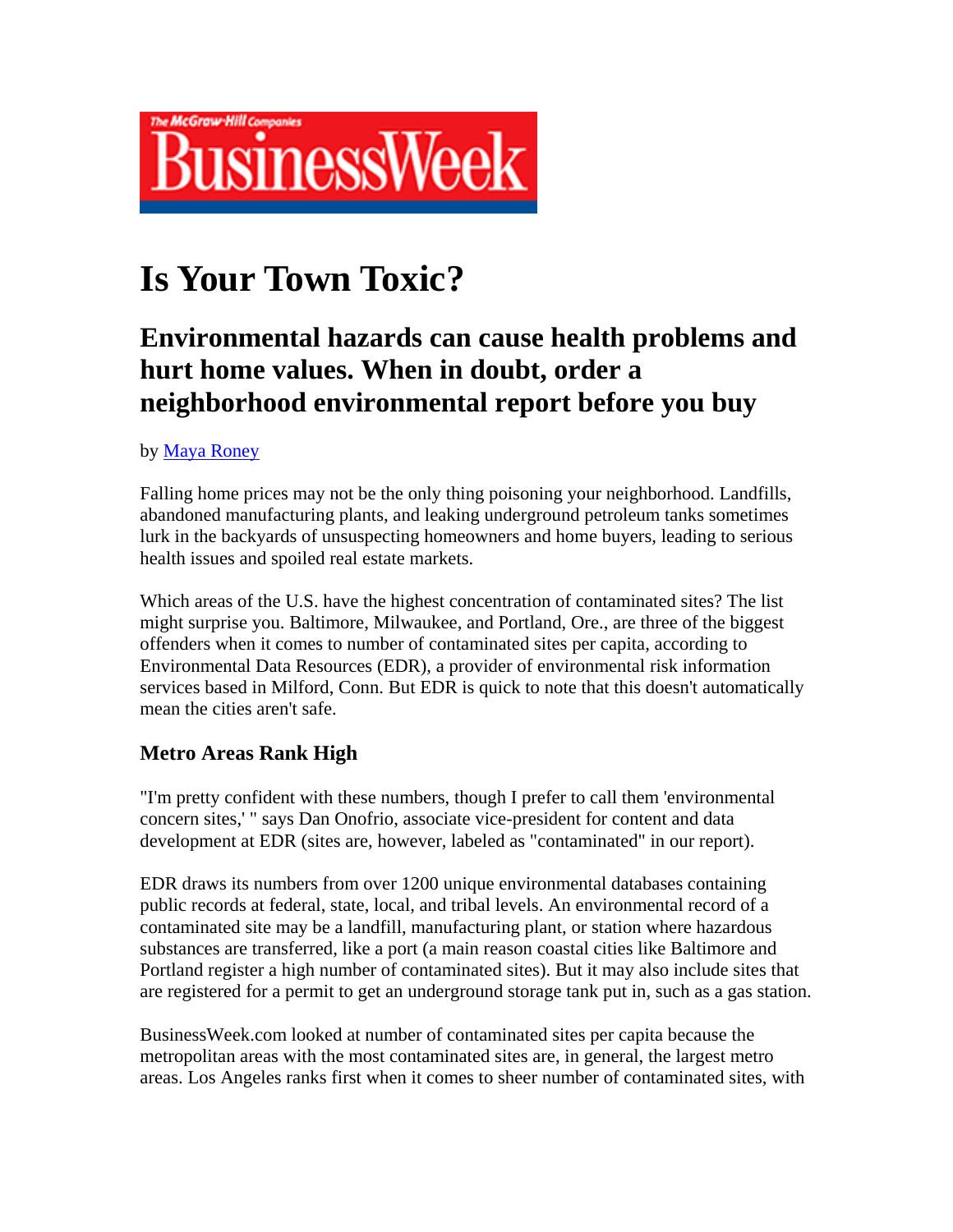a total of 271,360 on record. New York and Chicago follow, with 191,356 and 103,704, respectively.

"While there are many ways you can look at and quantify what is hazardous waste, the biggest thing is just raising awareness for citizens in general," says Onofrio. "It's important for people to be aware that these sites exist—and they could be right in their back yard."

#### **Danvers Explosion Destroyed Market**

For the residents of Danvers, Mass., awareness came too late. Last November, around 3 a.m., a local chemical plant exploded, knocking some homes off their foundations and damaging buildings as far as half a mile away. Though no one was killed, 10 people were injured and approximately 90 homes were damaged. Nearly a year later there are still 45 boarded-up homes and 20 displaced families, and home sales are slow, by local accounts.

"Certainly right now the neighborhood is at its lowest point in terms of home values," says Ed Sanborn, a 14-year Danvers resident and IT manager whose own home was damaged by the explosion. "Across the river, we've got a number of homes that went up for sale around the time of the explosion or just after and they haven't sold yet. You drive down our neighborhood, it's like a demolition zone—who the hell would want to live there right now?"

Had Danvers residents known about the plant, they might have thought twice about buying in the area. But unlike school systems and crime rates, neighborhood environmental hazards often run under the radar, Onofrio notes.

### **Toxic Spill in Greenpoint**

Residents of the area around Greenpoint, a neighborhood in Brooklyn, N.Y., may have reason to worry. A 1950 ExxonMobil (XOM) oil spill has led to the accumulation of gasoline, solvents, and other hazardous substances in a vast underground lake. The spill was first discovered in 1978 and has been estimated to contain as much as 30 million gallons of oil and other chemicals, according to a September, 2007 report from the Environmental Protection Agency. At the current clean-up rate, the EPA says it will take 25 years to remove 70% of the oil. According to the EPA, there are four primary dangers associated with petroleum spills: toxic vapors; contaminated drinking water; contaminated food; and toxic skin contact.

Residents can take action to preserve their health and homes. In Danvers, residents have formed a volunteer organization called SAFE (www.safeareaforeveryone.com) as a result of last year's plant explosion. SAFE works with town, state, and federal agencies to identify potential environmental hazards and solve existing problems.

Neighborhood environmental reports from companies like EDR are also available through home inspectors for residents or homebuyers concerned about contamination